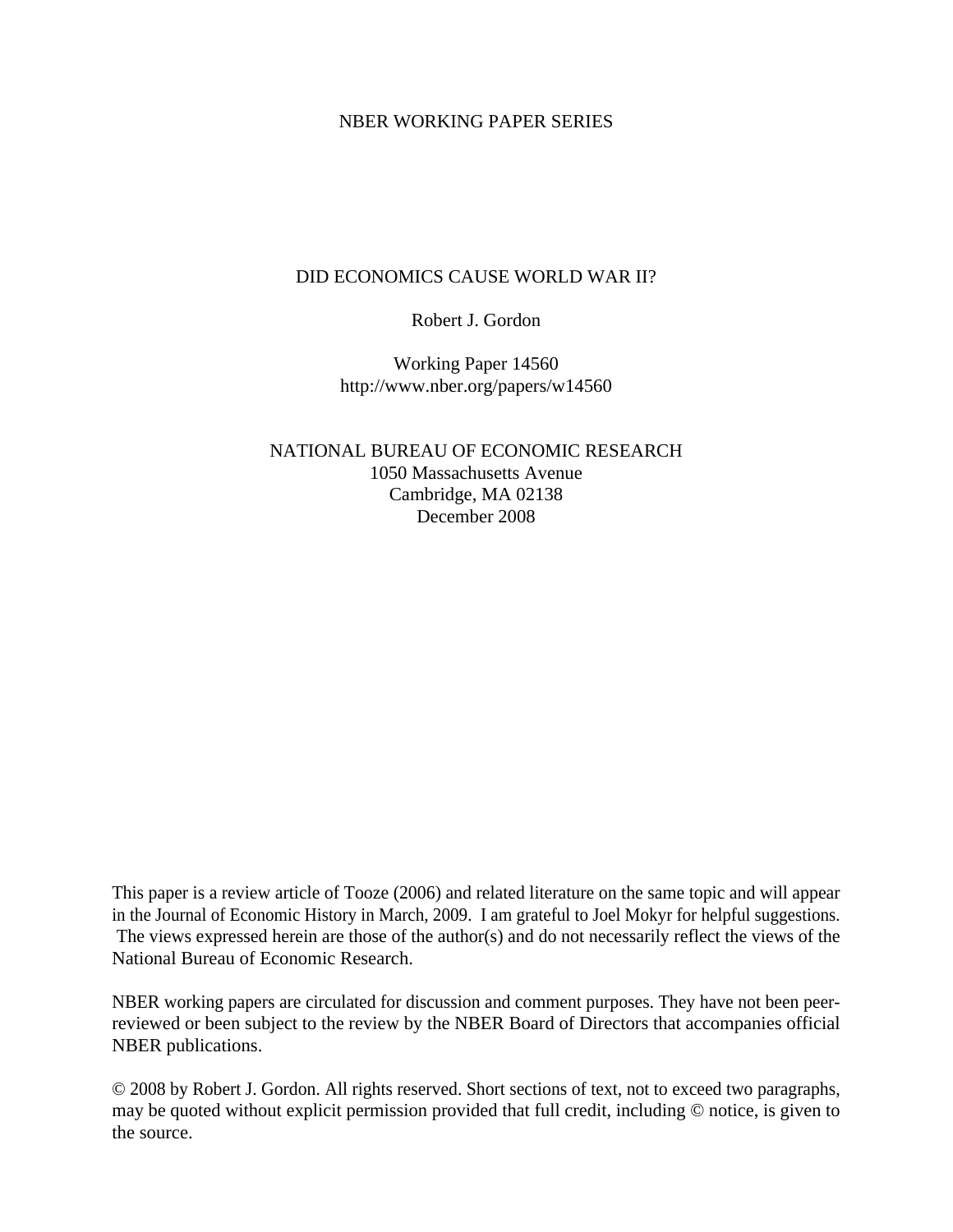Did Economics Cause World War II? Robert J. Gordon NBER Working Paper No. 14560 December 2008 JEL No. H56,N14,N24,N54,N64,N70,N74,N80,N84

## **ABSTRACT**

Historians have long recognized the role of economic resources and organization in determining the outcome of World War II: the Nazi economy lacked the economic resources and organization to oppose the combined might of the U.S., U.K., and U.S.S.R. A minority view is that the Germans were defeated not by economics, but by Hitler's many strategic and tactical mistakes, of which the most important was the invasion of the Soviet Union. Compared to this debate about the outcome of the war, there has been less attention to economics as the cause of World War II.

This is a review article of a new economic history of the Nazi economy by Adam Tooze which cuts through the debate between economics and Hitler's mistakes as fundamental causes of the outcome. Instead, Tooze argues that the invasion of the Soviet Union was the inevitable result of Hitler's paranoia about the land-starved backwardness of German agriculture as contrasted with the raw material and land resources of America's continent and Britain's empire. The American frontier expansion that obliterated the native Indians provided Hitler with a explicit precedent, which he often cited, for pushing aside the native populations in the east to provide land for German Aryan farmers.

Germany's agricultural weakness is summarized by its low land-labor ratio, but Poland and the Ukraine had even less land per person. Thus simply acquiring the land to the east could not solve Germany's problem of low agricultural productivity without removing the native farming populations. Far better than other histories of the Third Reich, Tooze reveals the shocking details of General Plan Ost, the uber-holocaust which would have removed, largely through murder, as many as 45 million people from eastern agricultural land. Tooze, like the Nazis before him, fails to emphasize that the solution to Germany's agricultural problem was not acquiring more land for the existing German farm population, but rather by raising the land-labor ratio by making the existing German land more efficient, mechanizing agriculture and encouraging rural-to-urban migration within Germany.

Robert J. Gordon Department of Economics Northwestern University Evanston, IL 60208-2600 and NBER rjg@northwestern.edu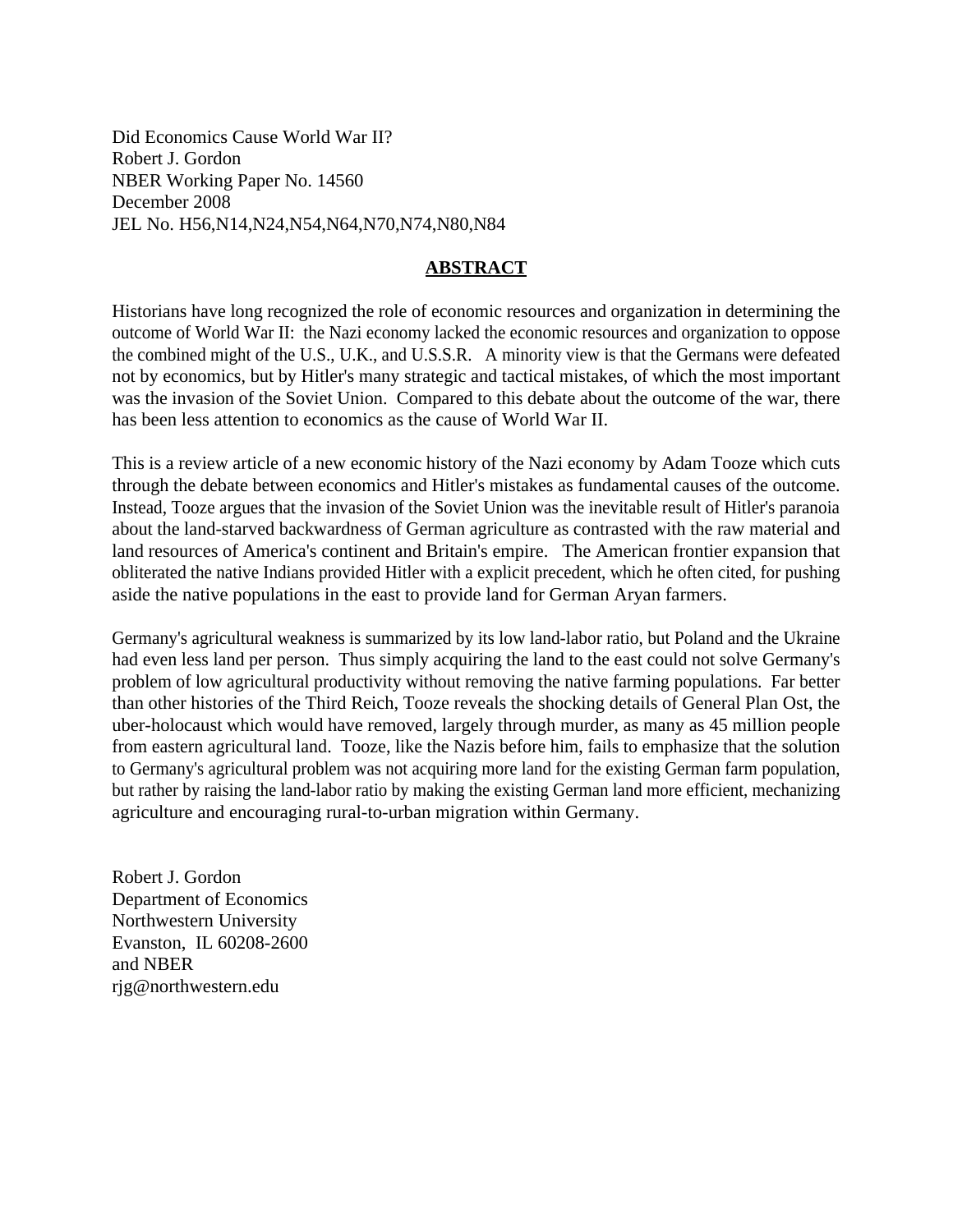# *Introduction*

Historians have long recognized the role of economic resources and organization in determining the outcome of World War II. There was never any doubt that the economic resources of the U. S. overwhelmed those of Japan, and regarding the war against Germany a powerful case assembled by Harrison (1998), Overy (1994), and many others has argued that the Nazi economy lacked the economic resources and organization to oppose the combined might of the U. S., U. K., and U. S. S. R.

A minority view disputes the primacy of economics in defeating the Germans by pointing to Hitler's many strategic and tactical mistakes, of which the most important was invading the U. S. S. R. Among the more persuasive counterfactual scenarios about the German war as a whole are those developed by Alexander (2000) and Tsouras (2006), while many other books examine alternative outcomes of particular phases of the war, e.g., a hypothetical German invasion of the U. K. or defeat of the Allies at D‐Day. A strong case for the legitimacy of counterfactual history is made by Ferguson (1999).

While the role of economics and of Hitler's mistakes in determining the war's *outcome* has been examined extensively, less attention has been paid to economics as a *cause* of German aggression. This review article of Adam Tooze's (2006) ambitious economic history of the Nazi regime finds the author's most significant contribution to lie in his intricate account of the prewar weakness of the German agricultural sector as a motivation for Hitler's determination to expand to the east. Hitler was paranoid about the land-starved backwardness of German agriculture as contrasted with the raw material and land resources of America's continent and Britain's empire. "Land hunger was one, if not the most important impulse" (p. 166). The American frontier expansion that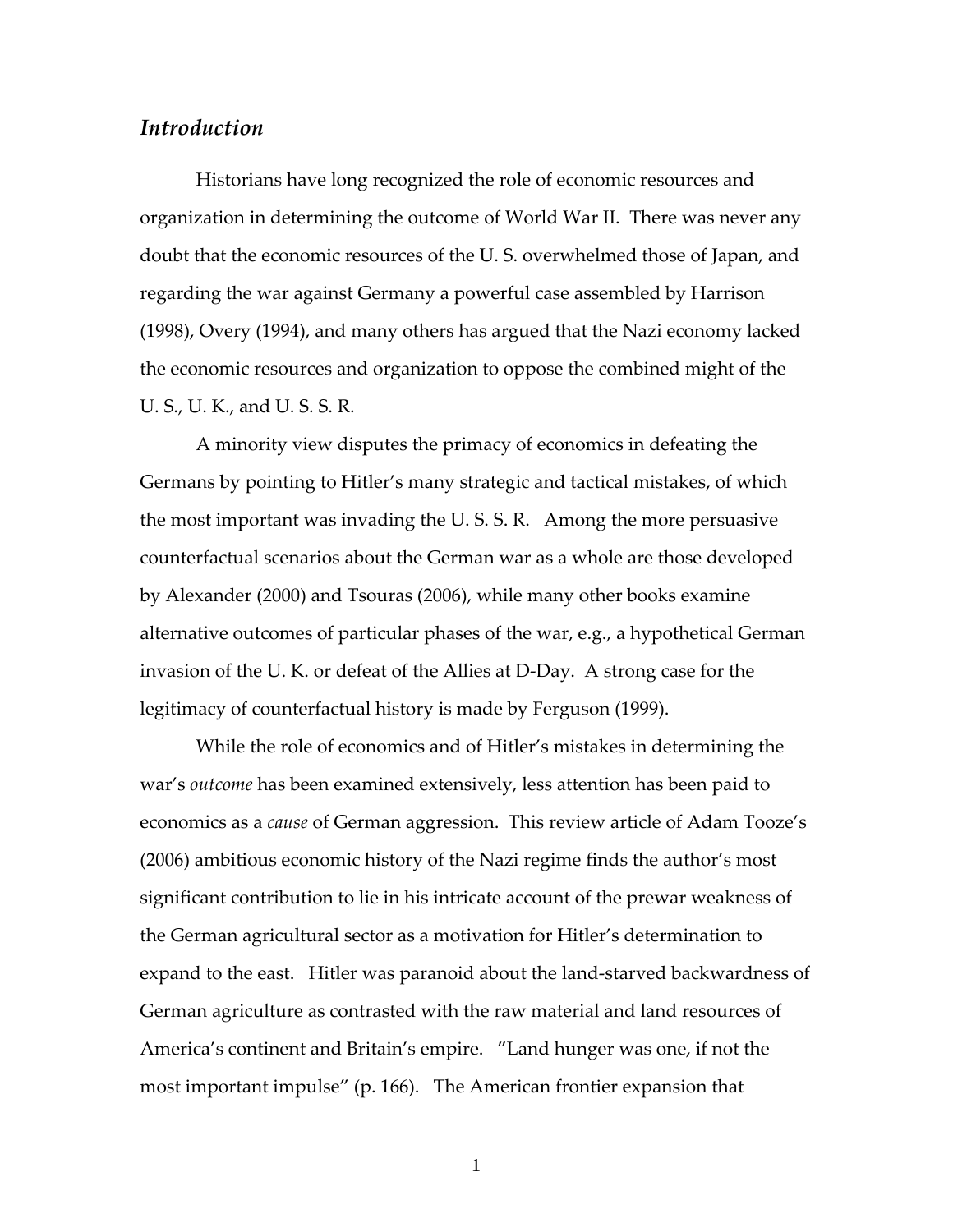obliterated the native Indians provided Hitler with a explicit precedent, which he often cited, for pushing aside the native populations in the east to provide land for German Aryan farmers. "It was the last great land‐grab in the long and bloody history of European colonialism" (p. 462). Tooze devotes far more attention than other recent histories of the Third Reich to the ultimate logical conclusion of Hitler's eastern land hunger, the so‐called *General Plan Ost* that would have displaced and perhaps ultimately killed as many as 40 million eastern Europeans to provide the Germans with the land that Hitler coveted.

Tooze's preface proclaims a grand ambition for the book, to bring to the understanding of Nazi economics the same major leap forward that he claims has been achieved in political history over the last two decades. But the book's achievements accomplish only part of this ambition. Most of what we learn about the prewar years (1933‐39) repeats what we already knew but now in more detail. Tooze's treatment of the war itself, 1939‐45, is more successful and contains a fascinating set of analyses that enrich our previous ideas about the conduct and outcome of the war. However, Tooze is not the first to focus on Germany's land shortage as a basic cause of war. Barkai makes exactly the same point: "Hitler projected into the utopic distance a vast agrarian *Grossraum* that was to be conquered by the sword, a vision that could not be realized within German's frontiers until 1939" (1990, p. 157).

### *The Pre‐war Years, 1933‐39*

What we already knew about the prewar 1930s comes from Barkai (1990) and Abelshauser (1998), among others, and on the big questions, Tooze reaches the same conclusions. The German recovery from 25 percent unemployment in 1932 to less than 5 percent by 1936/7 was achieved by a money‐financed fiscal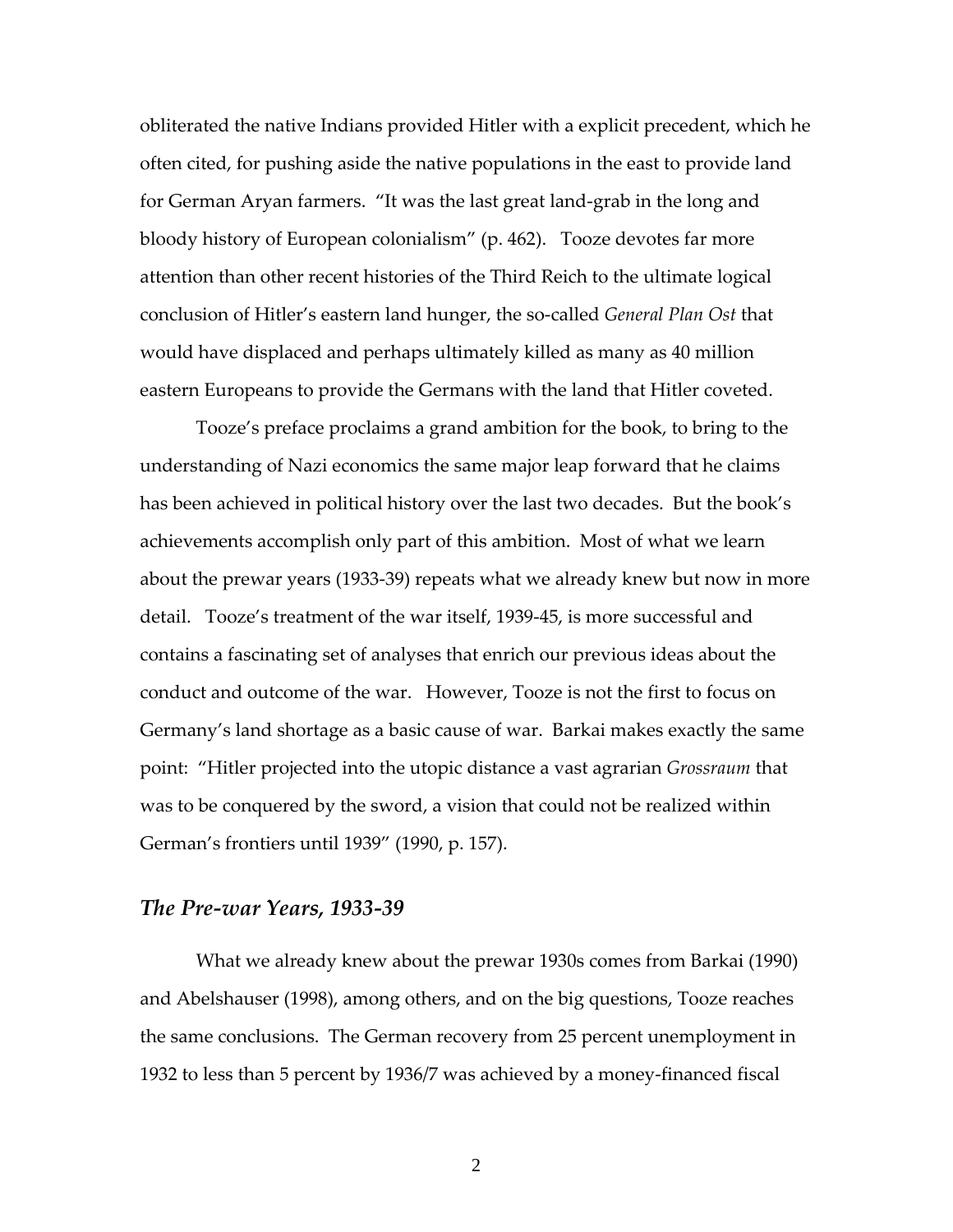expansion. These authors ask how and when the Nazis "became Keynesians before Keynes," when during the same period the Roosevelt New Deal was failing to bring the US unemployment rate down to single digits. All three authors trace the idea for credit‐financed expansion back to the previous Weimar government and to the Nazi *Sofortprogramm* contained in a 1932 political manifesto that was "widely circulated in pamphlet form . . . during the campaign for the July 1932 Reichstag election" (Abelshauser, p. 129).

Tooze confirms previous findings that relatively little of the expansion in public expenditures took the form of public works like the autobahns, while over 80 percent consisted of spending for rearmament. Abelshauser (1998, p. 169) calls this "military Keynesianism on a large scale." The central resource constraint in the 1930s was foreign exchange, and this shortage led to a byzantine system of export subsidies and import controls. Why did the regime refuse to devalue the Reichsmark, particularly in 1936 when most of its neighbors devalued? The answers suggested by Tooze and his predecessors make little sense. According to Tooze, the Nazi regime feared the consequences of devaluation for servicing its large foreign debt, but why could the Nazis not have devalued in 1933‐34 and repudiated that foreign debt (after all, they imposed a moratorium on foreign debt repayment as early as June, 1934)? Did the refusal to devalue represent a fear of inflation? While this explanation might seem plausible after the trauma of 1922‐23, it becomes less convincing with the passage of time as the German economy expanded toward full employment during 1933‐ 36 without any significant inflation.

Did private consumption rise in the 1930s or was it squeezed by the shortage of foreign exchange and the demands of the rearmament program? The reader searches in vain among Tooze's many figures and tables for an answer. There are only scattered comments about particular short time intervals, e.g.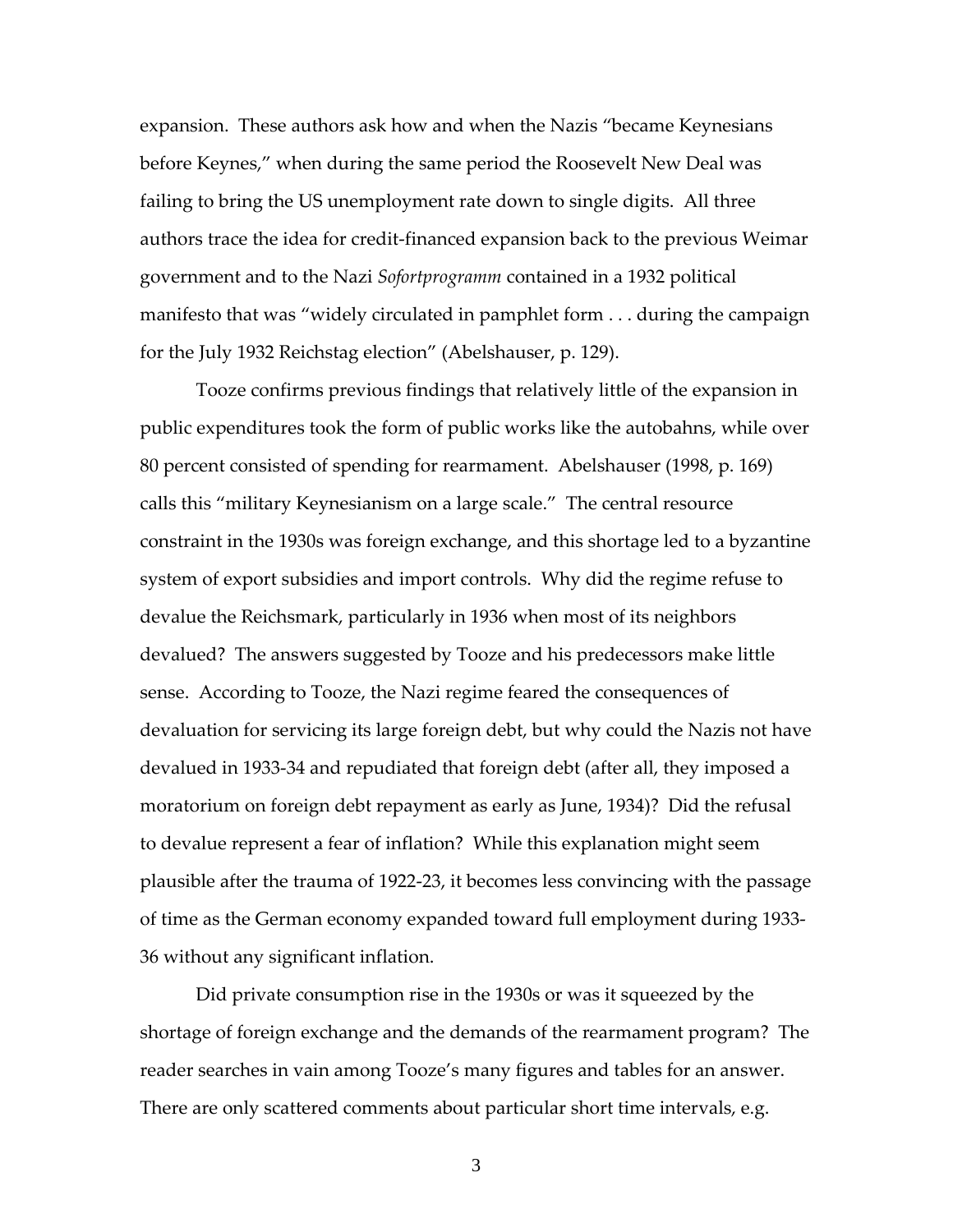there was no growth in consumer goods production between 1934 and 1936 and a flat level of textiles production between early 1934 and late 1935. But what about the post‐1933 period as a whole? We must turn to Barkai (Appendix Table 1, text p. 232) to learn that per‐capita real consumption expressed as an index number was 88 in 1933, 100 in 1936, 108 in 1939, and fell back to 100 in 1942. Abelshauser's (1998, Table 4.2) time series of industrial production of consumer goods is quite similar (100 in 1936, 110 in 1939, and 95 in 1942). Both these authors contradict the impression provided by Tooze that consumption stagnated in the 1930s and highlight by their example the frustrating tendency of Tooze to present data over only a fraction of the relevant number of years. Evidently the Nazi economy succeeded at least until 1939 in expanding the production of both guns and butter, or in Abelshauser's pithy phrase (1998, p. 148) "as much butter as necessary, as many guns as possible." This residual increase in consumption is hardly surprising in view of the enormous amount of initial economic slack in 1933.

The previous literature has emphasized the Nazi policy of holding down real wages as a contribution to the rapid expansion of employment, the opposite of the perverse wage‐increasing policies of Roosevelt's NRA. Indeed, Barkai shows that the share of German wage income in national product declined from 64 to 59 percent between 1932 and 1936, while the increase in profits was "quite spectacular" (p. 196). Likewise, Abelshauser (p. 148) reports that the income share of the bottom half of the income distribution fell from 25 to 18 percent between 1928 and 1936. But Tooze has nothing to say about the *change* in the real wage, only about the low *level* of the German standard of living as measured by how many minutes of labor were necessary to purchase everyday items like cigarettes or coffee (pp. 141‐3). These indicators of relative German poverty are used by Tooze to suggest that German workers had a standard of living only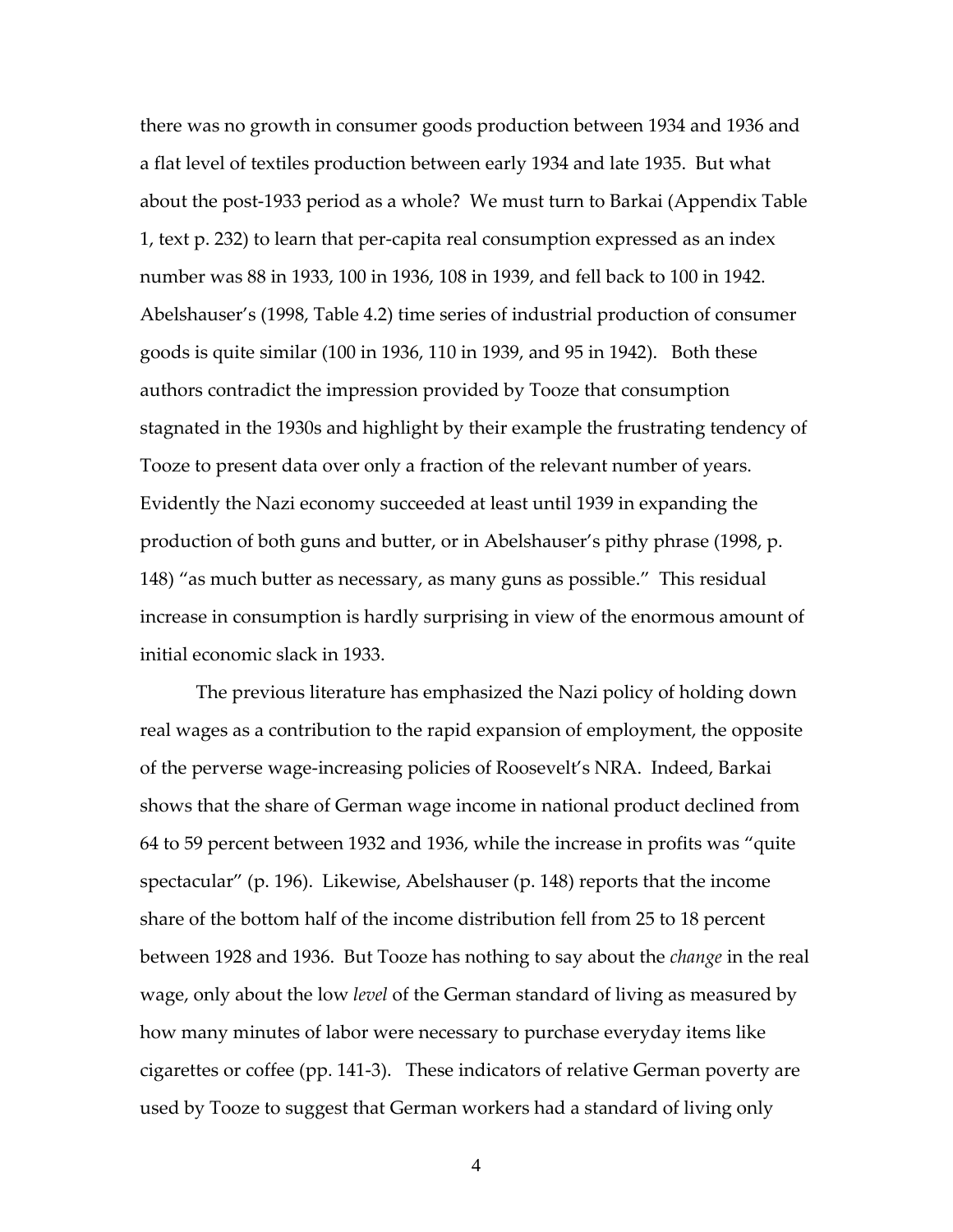one‐fourth the level of Americans. He makes no attempt to achieve a reconciliation with Maddison's estimates that the ratio of German to US real GNP per capita, after declining from 72 percent in 1913 to 65 percent in 1928, jumped to 84 percent in 1938 (see Harrison, 1998, Tables 1.1 and 1.2). Granted that GNP includes more than consumption, particularly in view of rearmament expenditure, but the gulf between Tooze's one‐fourth estimate and Maddison's much higher implicit estimate seems too large to bridge.

A major share of Tooze's prewar analysis is devoted to German agriculture, in order to support his central point that economics created the motivation for war. The Nazis' only perceived solution to inadequate food production was an eastward expansion to obtain *lebensraum* by force. The 1933 census revealed that fully 29 percent of German employment was in the agricultural sector, and that there was great inequality in land holdings. In an attempt to squeeze more production out of these resources, a set of draconian price and production controls was put in place in 1933 that ended the free market in agriculture and extended bureaucratic control "into every field, barnyard, and milking shed in the country" (p. 187).

The Nazis' focus on *lebensraum* was driven by a perceived land shortage. Germany had only 2.1 hectares per farm worker, compared to 12.8 in the US, 3.8 in the UK, and 2.8 in France (p. 176). Yet both the Nazis and Tooze look at these facts upside down. The problem was not too little land but rather too many farm workers. Germany had four times as much agricultural land as Britain that was cultivated by seven times as many farm workers. A key aspect of economic development is the movement of farm workers to industrial and service jobs in the cities. The Nazis failed to see the obvious solution, programs to encourage the movement of peasants with small land holdings to industrial jobs, which were plentiful in the full-employment economy achieved after 1936. And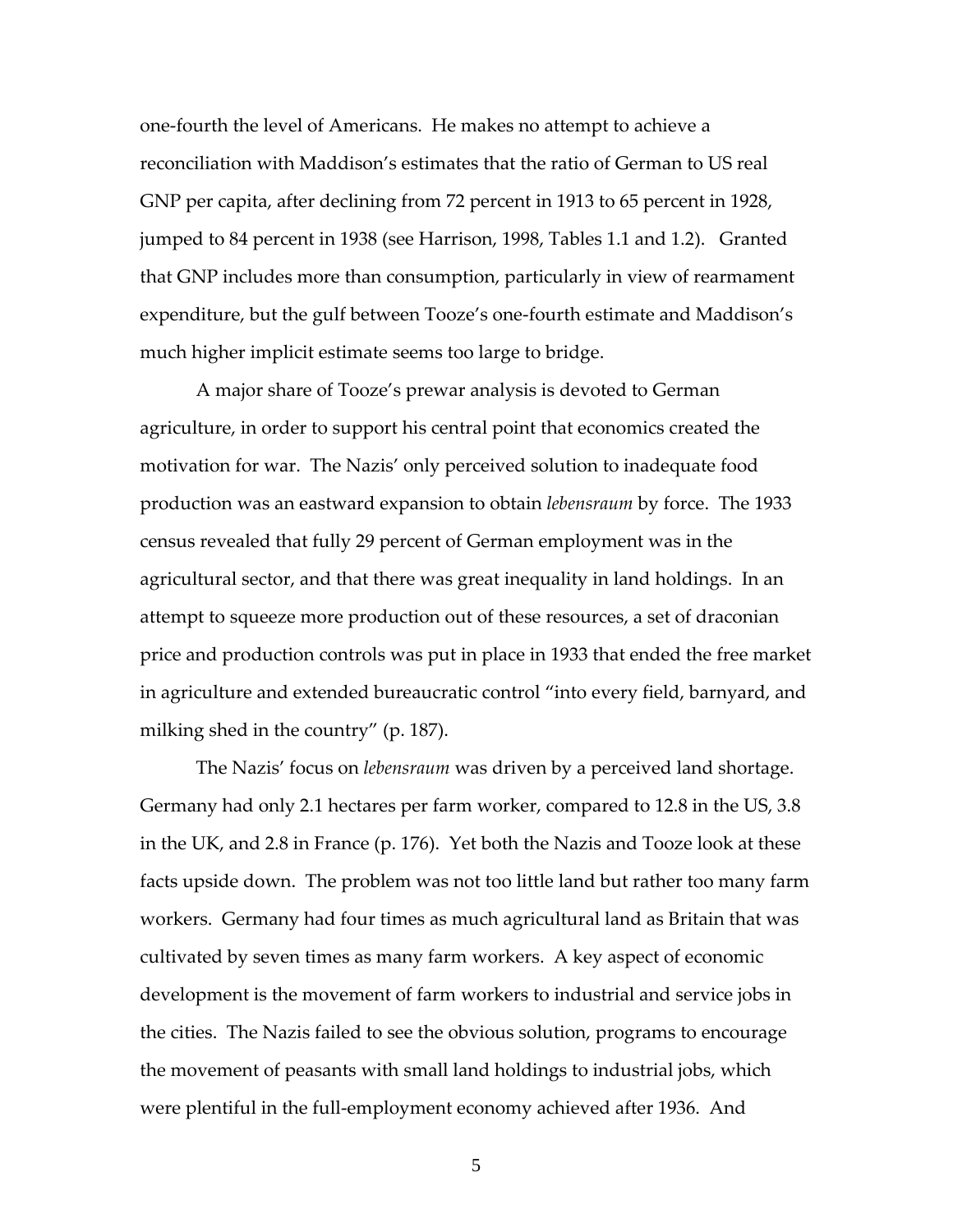Tooze's facts on land‐labor ratios previewed the required brutality of *lebensraum*; prewar Polish farmers had only 1.8 hectares per farm worker, less than Germany (p. 176). Simply merging Poland into Germany would not help. Only by expelling or exterminating every one of the 10 million Polish farmers and then replacing them with landless German peasants would the combined German/Polish land‐labor ratio be brought up to the British level. The low land/labor ratio and the overall level of poverty in the Ukraine compounds the Polish example.

## *The 1939‐45 War, the Occupied Countries, and General Plan Ost*

The story of the 1939‐45 war is familiar, but Tooze makes significant contributions by probing deeply into the sources of Germany's resource constraints and their strategic consequences. By early 1941 the Germans had become dependent on raw materials imported from the USSR, and Tooze poses their central strategic dilemma. Should Germany continue to rely on those imports or rather invade the USSR, in effect grabbing the resources rather than paying for them? Once the USSR was conquered, Germany would be ready for a "battle of the continents," starting with the oil supplies of the Middle East. One must ask, as Tooze does not, why the drive to the Middle East for oil supplies did not take precedence over the invasion of the USSR? Rommel was starved for supplies in North Africa in 1941‐42, and a diversion to him of only a few of the panzer divisions allocated to the Russian front would have allowed the Germans to push past Suez into the oil‐rich Middle East by mid‐1942.

The standard interpretation by Overy (1995) and others is that the Germans lacked sufficient resources to win the war, and that they bungled the management of the resources that they possessed. Why did the Americans and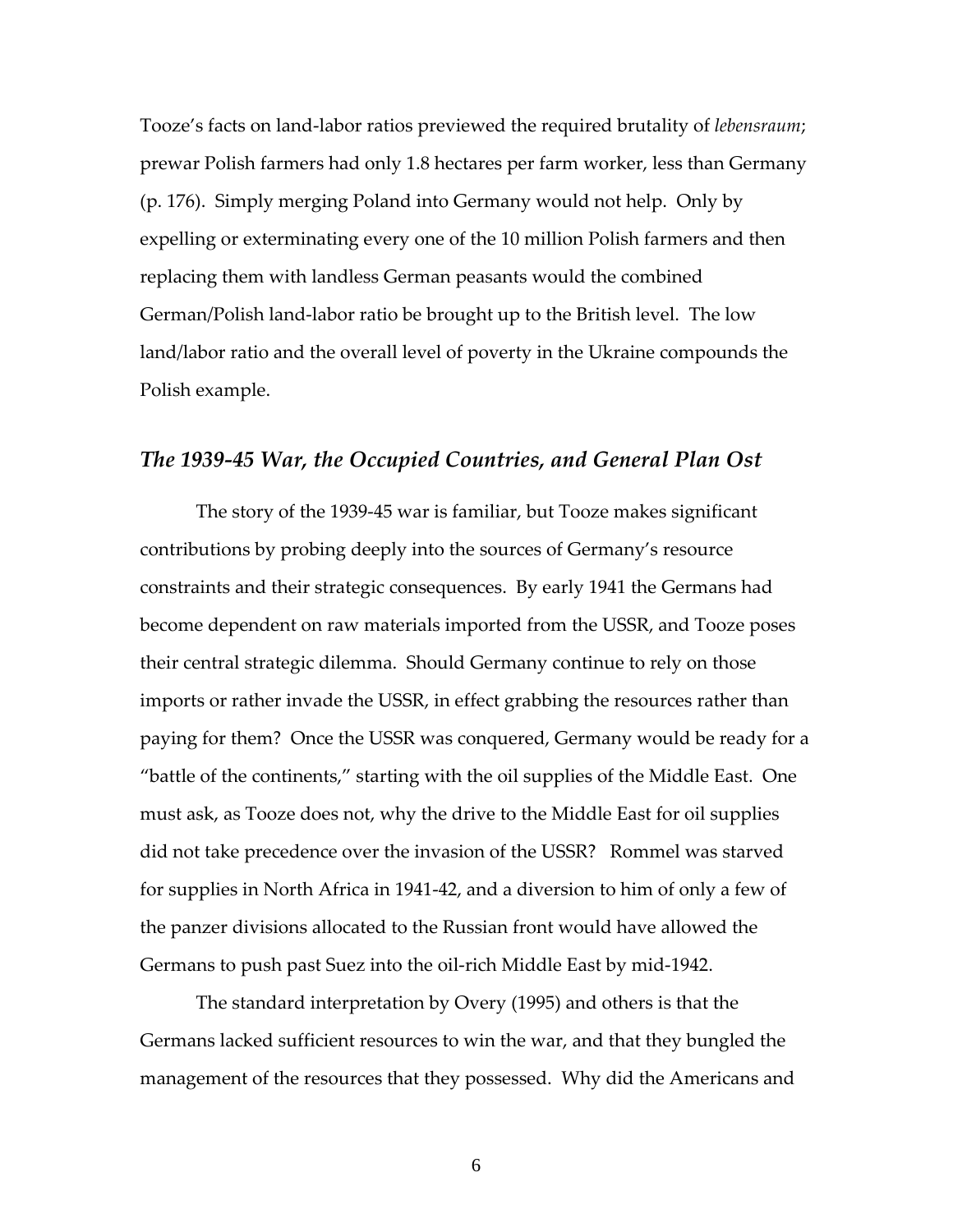Russians produce so much and the Germans produce so little? In Overy's version, the Germans failed to appreciate the American technique of mass production and produced too many variants of weapons at an unnecessarily high level of quality. Production stagnated until Albert Speer came to the rescue in his temporary 1942‐44 economic miracle that achieved quantum leaps in armaments production until that miracle was cut short by Allied bombing. Indeed, Tooze confirms the conventional wisdom that the Russian production miracle was largely achieved at a safe distance behind the Urals (p. 588).

Tooze alters the emphasis from mismanagement to the many dimensions of resource shortages, and his indictment of German mismanagement shifts from domestic armaments production to the bungled treatment of the resources available in the western nations conquered in the 1940 Blitz. The Germans had great hopes that their own resource shortages would be relieved from the conquered nations, particularly France. But they forgot that incentives matter. French farmers were demoralized by German confiscation of food and by the near-disappearance of energy, both petrol and coal. The French harvest declined by half between 1938 and 1941. Without food, French coal miners reduced their work effort and at one point were in "open rebellion", and Tooze argues that in no other occupation is production so related to the food intake of workers as in the coal industry. And without coal Germany's ongoing shortage of steel was exacerbated. Stripping the conquered nations of railroad wagons made matters worse, as did the cruel and abysmal conditions in which slave laborers from France, Poland, and elsewhere were forced to work in Germany's armaments factories. In fact Tooze comes up with the stunning figure of 7 million slave workers, including USSR prisoners of war, who died from barbaric conditions who would otherwise have been available to supplement the acute labor shortages of the Reich.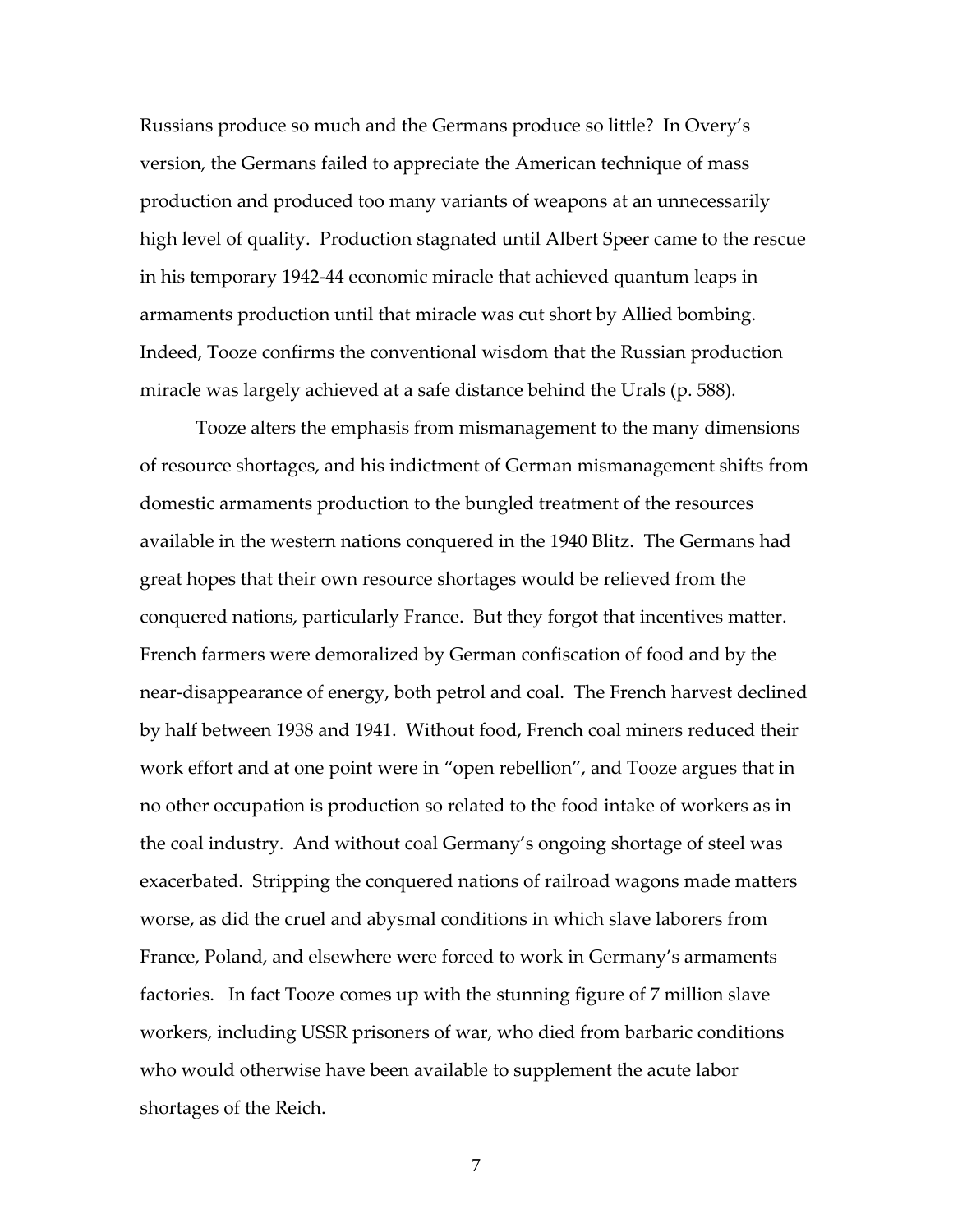Tooze's search for the sources of underproduction in the conquered territories extends to the lack of imported grains and of fertilizer due to the British blockade. Since the conventional wisdom is that Britain came close to losing the war as a result of the U‐boat attacks, Tooze deserves credit for pointing out the converse, that continental agriculture suffered irreparably as the result of the British blockade, a partial repeat of the food deprivation that Germany experienced during World War I (Offer, 1989).

Tooze reinforces these points by showing how much more Britain gained from its alliance with America than Germany gained from its conquered millions. The initial Congressional Lend‐Lease appropriation in March, 1941 (at a plausible exchange rate) equaled two full years of domestic German armaments production. By the end of 1941 the UK had received no less than 5000 aircraft from the US, while Germany had obtained a mere *78* aircraft from France and the Netherlands. In addition to steel, oil was the binding constraint on German military advances, and one of the most striking of Tooze's many novel comparisons is that in 1942 Britain (despite the u‐boat sinkings) imported more than five times as much oil from the US as Germany imported from Romania. British planners displayed "incredulity" that Hitler would have invaded the USSR with less than a third of the petrol stocks that the British considered the minimum tolerable limit.

Tooze returns to this theme with even more startling comparisons about the year 1943, when total US armaments production was 30 times higher than the contribution of the conquered territories to the Reich, and US shipments to the UK were four times higher. A critical Lend‐Lease contribution was the fleet of 400,000 Dodge trucks, which carried the Red Army to victory while the Germans were retreating with their archaic horse-drawn transport. Resource constraints also undermined the entire rationale of *lebensraum.* Yes, the Ukraine had a grain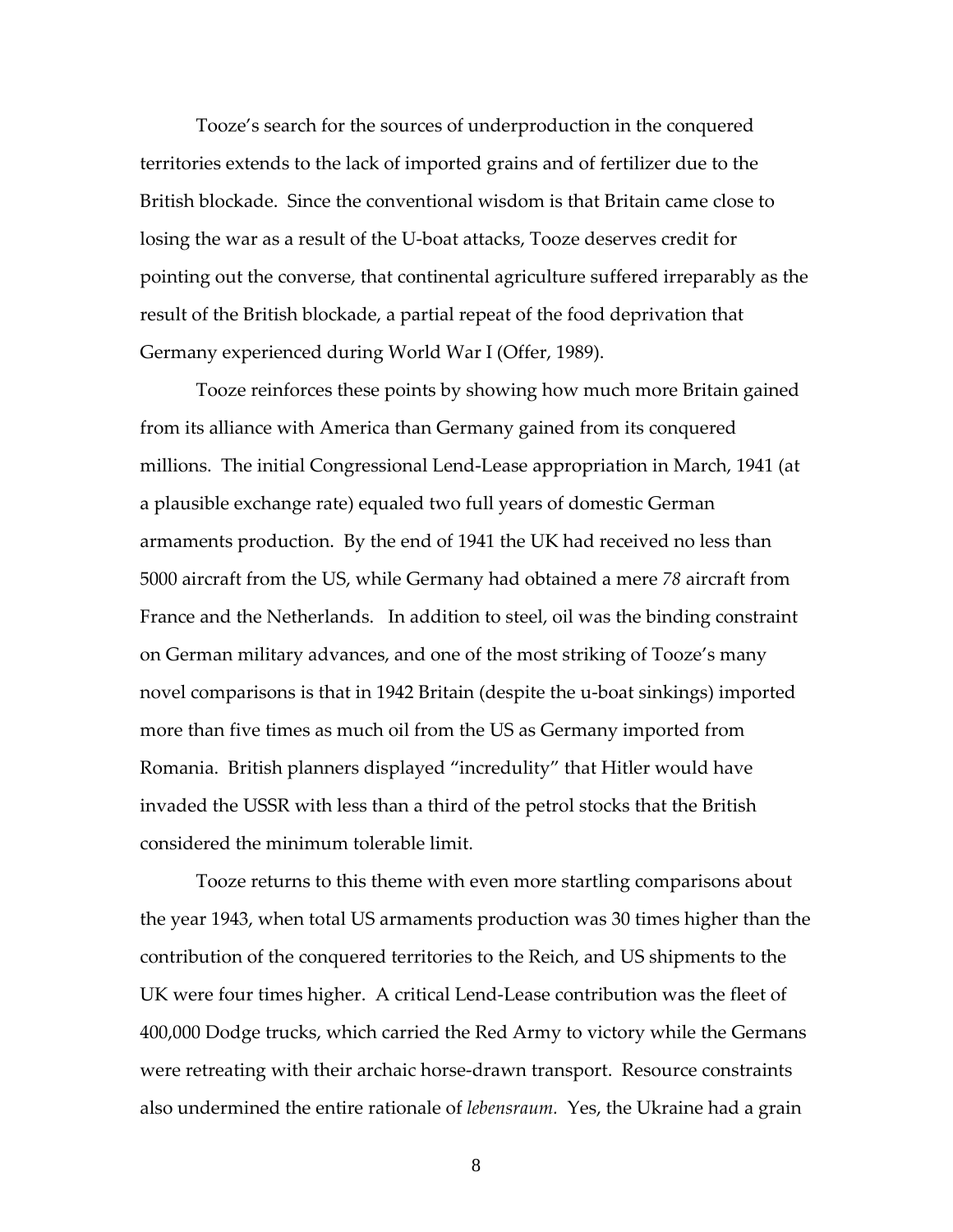surplus, but it could have been harvested after the Soviets scorched the earth only by a massive movement of farm machinery from Germany to the Ukraine, which was beyond the realm of feasibility due to shortages of petrol, not to mention of the machines themselves.

Tooze's most original contribution to the economics of World War II is his detailed account of Germany's planned *über‐holocaust,* "General Plan Ost" (GPO), which continues Tooze's central theme that Germany was driven to war by a shortage of agricultural land. Barely mentioned in previous large‐scale histories of the Third Reich, e.g. Burleigh (2000)**,** GPO was the plan to displace most of the non‐Germanic residents of Poland, Belorussia, and the Ukraine by German ethnics who would be invited (or forced) to occupy hundreds of thousands of square miles of fertile land from which the previous occupants had been removed. And how would they be removed? The plan implicitly assumed forced marches to nowhere along which most of the displaced people would die through "natural wastage" (p. 476). Tooze estimates that the total number of people forced out would have amounted to an unbelievable 45 million, more than seven times the number of recorded victims of the holocaust.

Fortunately for the future of Europe, GPO proved to be both strategically and tactically impossible. The German failure to capture Moscow in December, 1941, and the subsequent Soviet counterattack converted the German invasion from a triumphant march into a desperate struggle for survival. The tactical failure was demonstrated in an experimental project in July, 1942, to deport the entire Polish population of the Zamość region. The number of German troops per displaced inhabitant turned out to be an infeasibly large number, and tens of thousands of the inhabitants learned what was happening and fled in advance to the woods, escaping the round‐up squads of "German police, troops, and auxiliaries."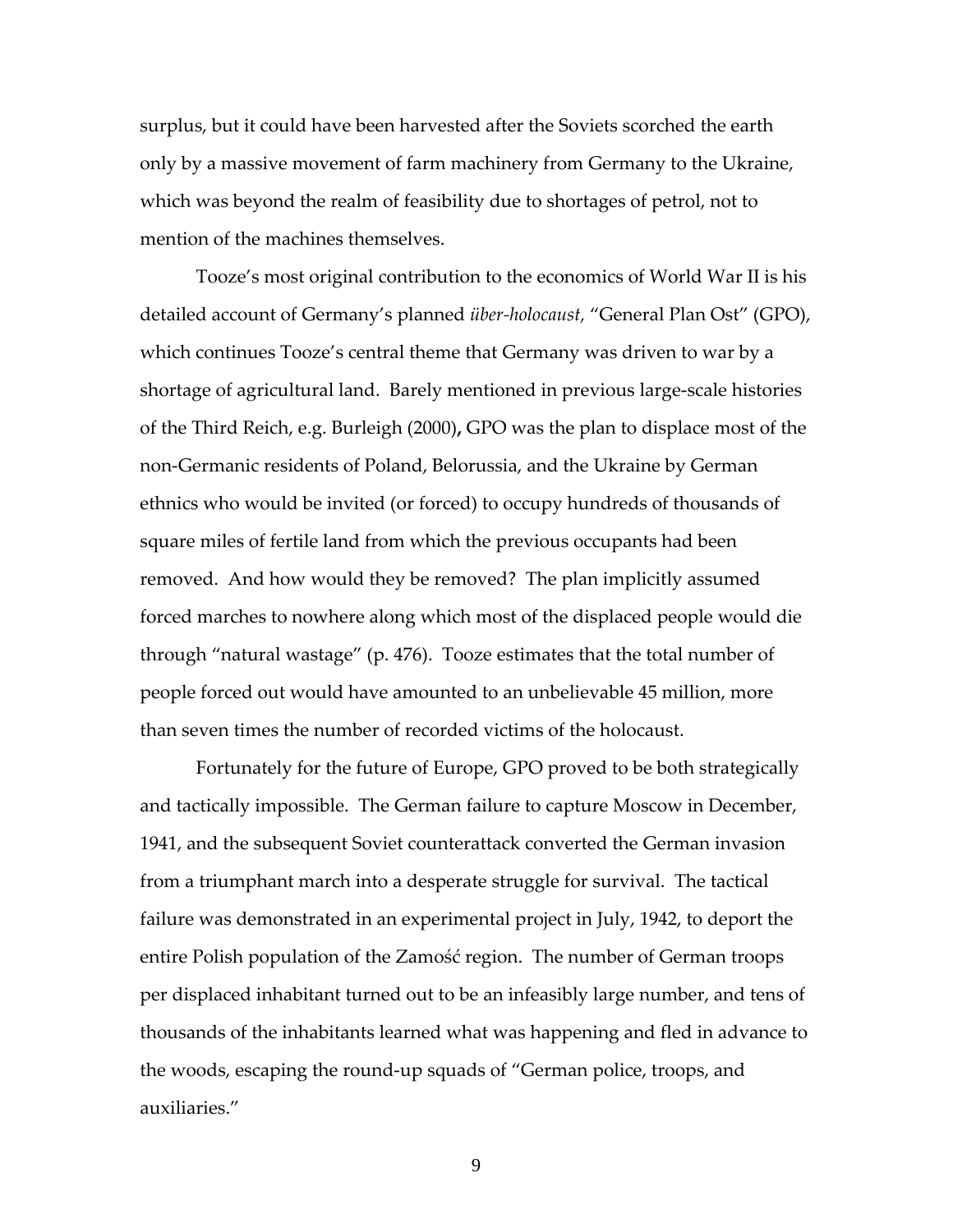The traditional debate about World War II is between economic resources and Hitler's mistakes as the ultimate source of Allied victory. For a book on economic history, Tooze admirably devotes substantial attention to military strategy and tactics and their interplay with economic resources. Perhaps his most important insight is that the German logistical system was not equipped to penetrate beyond 500 km into the USSR, and that Hitler counted on the collapse of the Red Army before that point was reached. But the Red Army, despite losing more than 3 million men to prisoner camps and ultimate death in the first two months, did not collapse.

Tooze attributes the German failure to capture Moscow not to Hitler's mistake of diverting Guderian's panzer divisions south to Kiev in August, 1941, but rather to fundamental limitations of supply. German fuel trucks consumed as much fuel in traversing a mere 500 kilometers as the amount of fuel they could deliver (similarly, for the same reason, Patton's army ran out of fuel in eastern France in the fall of 1944). Tooze rightly dismisses planning for Barbarossa as wishful thinking, and when the Germans failed to take Moscow in 1941, the entire German economic planning apparatus was thrown into a state of crisis. Part of the outcome was predetermined on the invasion date of June, 1941; Germany had mobilized all of its young men for the invasion, with virtually no one in reserve. The USSR, with double the population, had vast hordes beyond the Urals who could, and ultimately did, come to the rescue of Mother Russia, initially in the Moscow counterattack of late 1941 and in the encirclement of the German Sixth Army at Stalingrad in late 1942.

When Tooze reviews the peacetime years of the 1930s, he tells us mostly what we already know. But his book deserves high praise for what he teaches us about the wartime years 1939‐45 themselves. The shortages were endemic; the harsh treatment of the occupied territories starved them while depriving the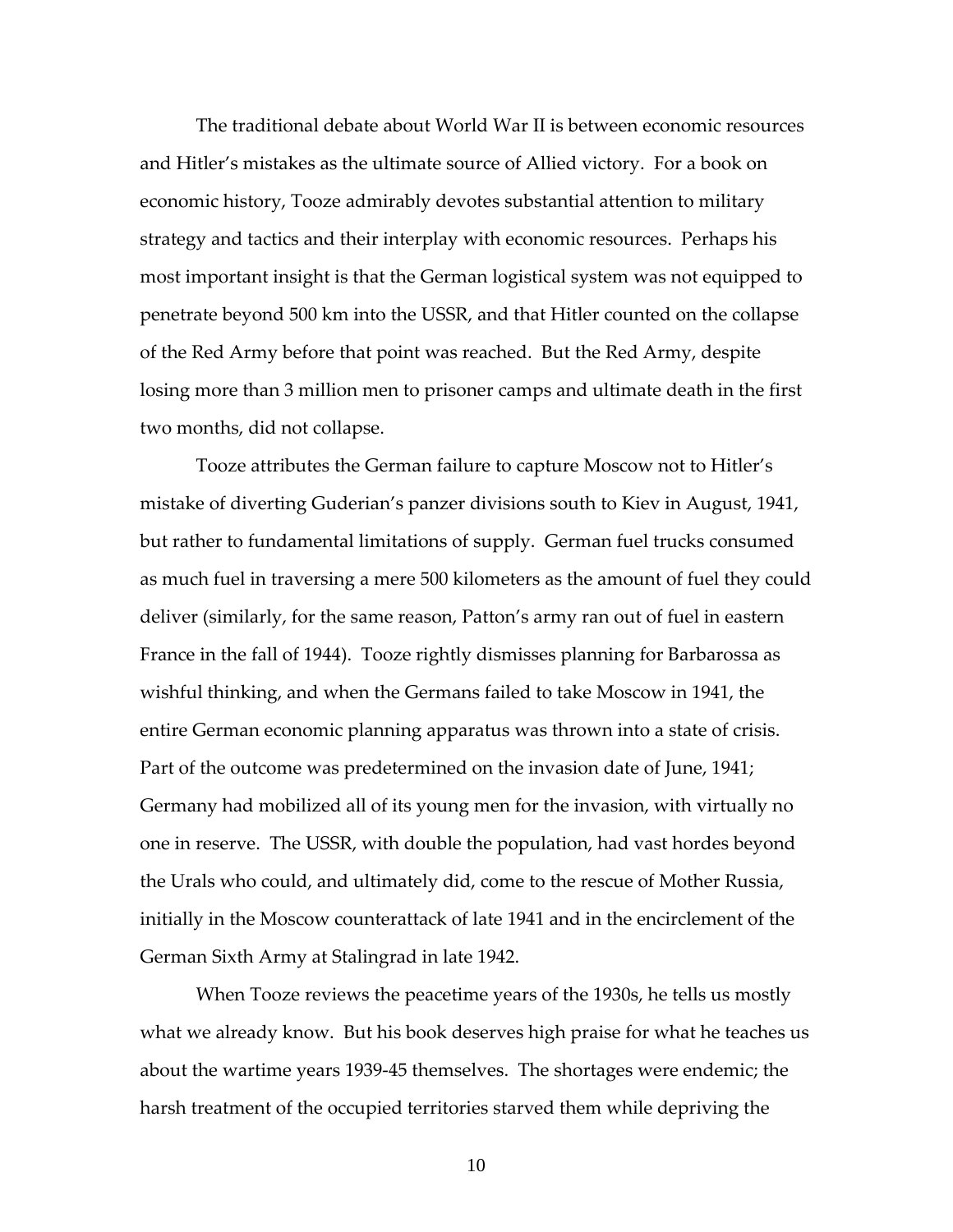Reich of the expected resources; the British blockade had teeth; and the logistical planning of the 1941 invasion of the USSR was based on absurdly unrealistic assumptions. Further, *lebensraum* was no solution to Germany's inefficient agricultural economy without a tactically infeasible *über‐holocaust*. Germany marched into Russia with 3 million men, 2000 tanks, and 700,000 horses. All those horses remain a symbol of the economic backwardness that motivated Germany to go to war and ultimately caused its defeat.